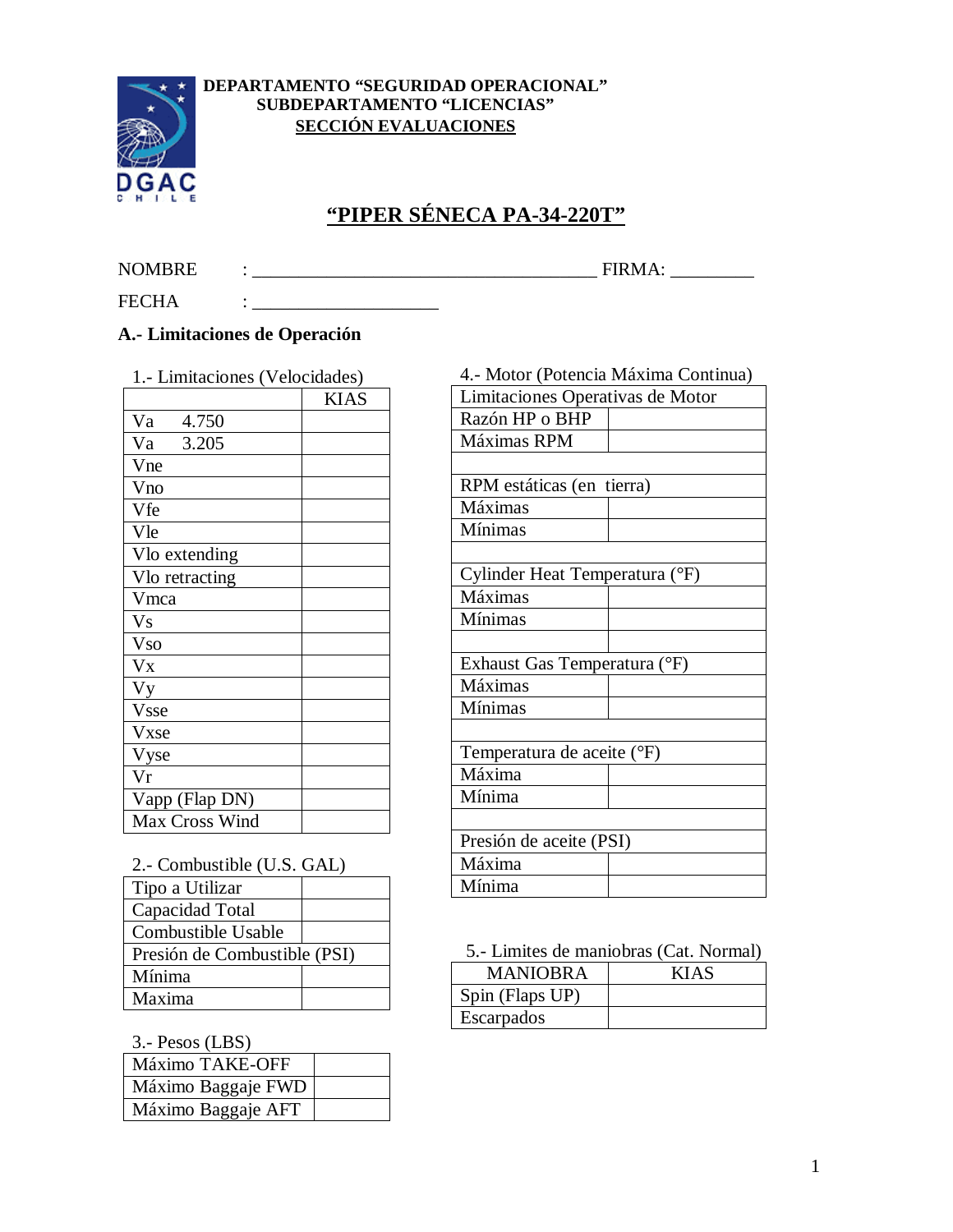#### **B.- Emergencies Procedures**

#### **1. ENGINE FAILURE DURING TAKEOFF (below 85 KIAS):**

a.- If engine failure occurs during takeoff and 85 KIAS has not been attained :

| <b>THROTTLES</b>                          |  |
|-------------------------------------------|--|
| <b>STOP STRAIGHT AHEAD</b>                |  |
| b.- If inadequate runway remains to stop: |  |

| <b>THROTTLES</b>      |  |
|-----------------------|--|
| <b>BRAKES</b>         |  |
| <b>BATERRY SWITCH</b> |  |
| <b>FUEL SELECTORS</b> |  |
| <b>CONTINUE</b>       |  |
|                       |  |

#### **2. ENGINE FAILURE DURING TAKEOFF (85 KIAS or above):**

If engine failure occurs during takeoff ground roll or after lift-off with gear still down and 85 KIAS has been attained:

| a.- If adequate runway remains, |
|---------------------------------|
|                                 |
|                                 |

| <b>THROTTLES</b> |  |
|------------------|--|
| <b>LAND</b>      |  |
| <b>STOP</b>      |  |

If runway remaining is inadequate for stopping, decide whether to abort or continue.

b.- If decision is made to continue,

| <b>HEADING</b>            |  |
|---------------------------|--|
| <b>ESTABLISHING</b>       |  |
| <b>LANDING GEAR</b>       |  |
| <b>ACCELERATE TO</b>      |  |
| <b>INOPERATIVE ENGINE</b> |  |
|                           |  |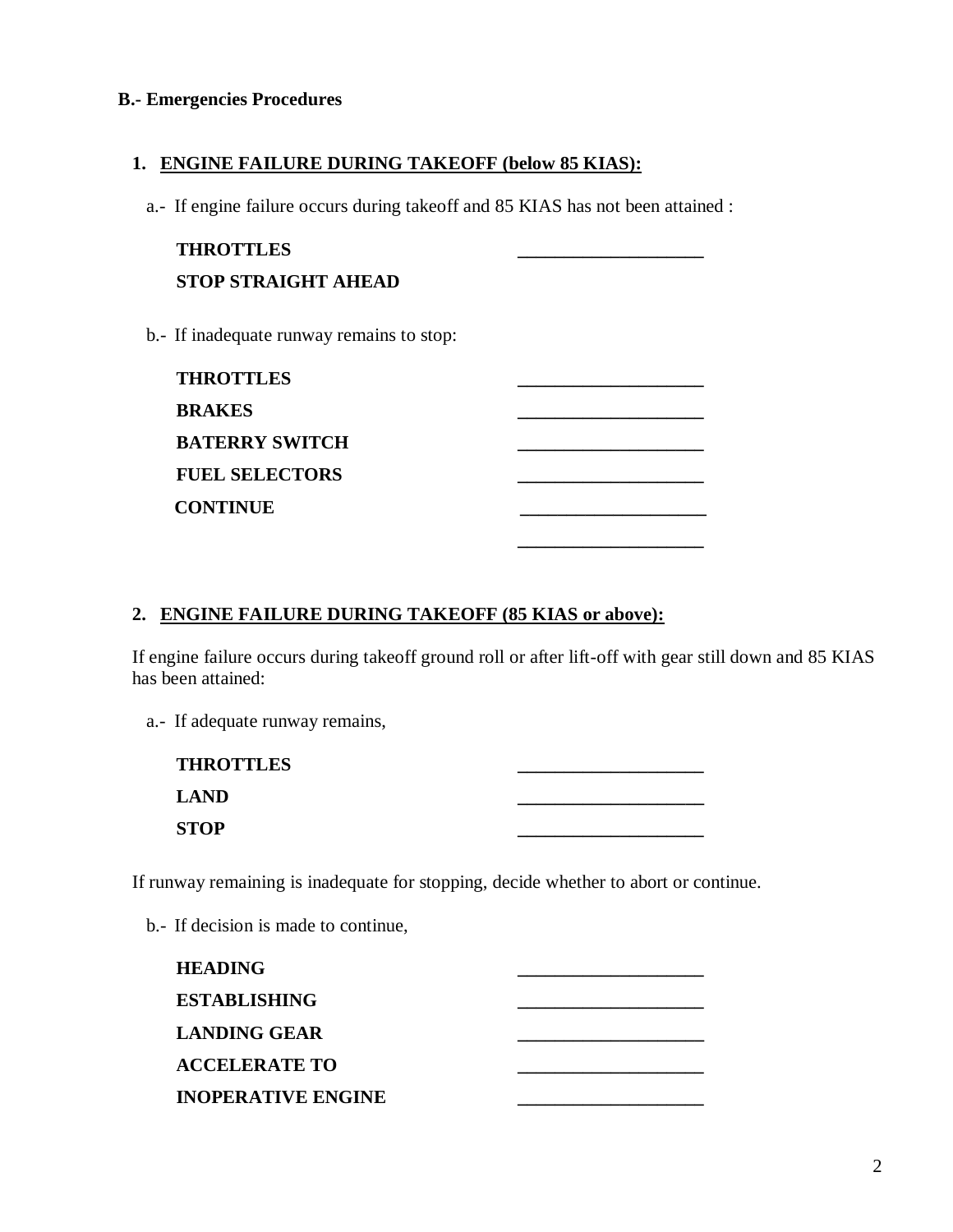#### **3. ENGINE FIRE IN FLIGHT:**

a.- Affected engine:

## **4. ENGINE FIRE ON GROUND:**

a.- If engine has not started:

| <b>MIXTURE</b>  |  |
|-----------------|--|
| <b>THROTTLE</b> |  |
| <b>STARTER</b>  |  |

If engine has already started and is running, continue operating to try pulling the fire into the engine.

If fire continues, extinguish with best available means.

b.- If external fire extinguish is to be applied.

| <b>FUEL SELECTOR VALVES</b> |  |
|-----------------------------|--|
| <b>MIXTURE</b>              |  |